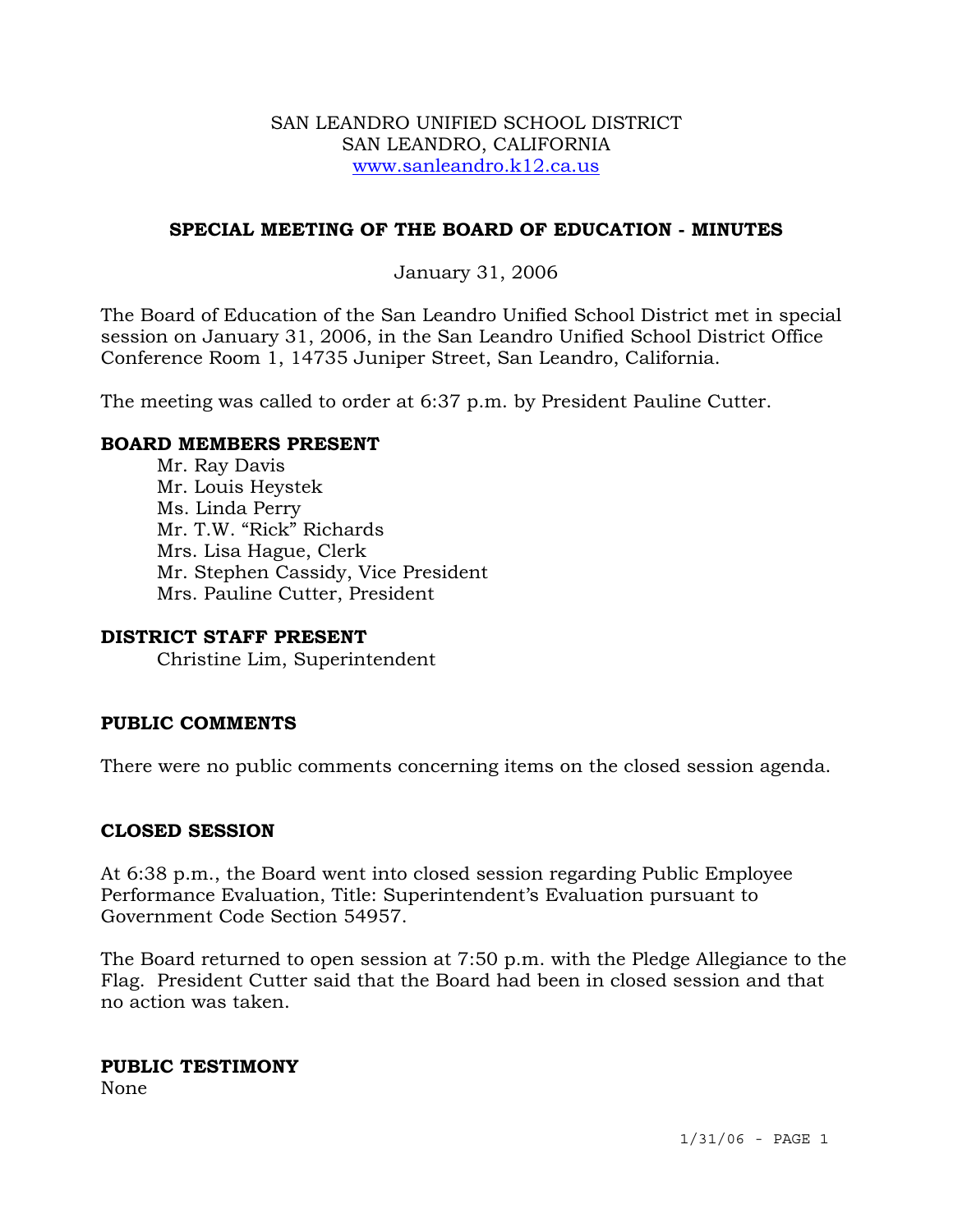### **BOARD MEMBER COMMENTS**

Mr. Cassidy said that he had been scheduled to speak to the San Leandro High School United Parents on Thursday, February 2; however, he would not be able to attend, so he asked if any Board member would be interested in going in his place to present an overview and talk about the benefits of the Measure A parcel tax to the high school. Trustee Perry said that she might be able to, but would let him know. Mr. Cassidy also shared the phone number and email of Deborah Cox, cochair of the campaign, with the Board, adding that Deborah would be happy to give them updates on the campaign.

Mr. Davis asked if a web site had been set up for the "Citizens for San Leandro Schools." Mr. Cassidy said that it was currently under construction, and had not been posted yet.